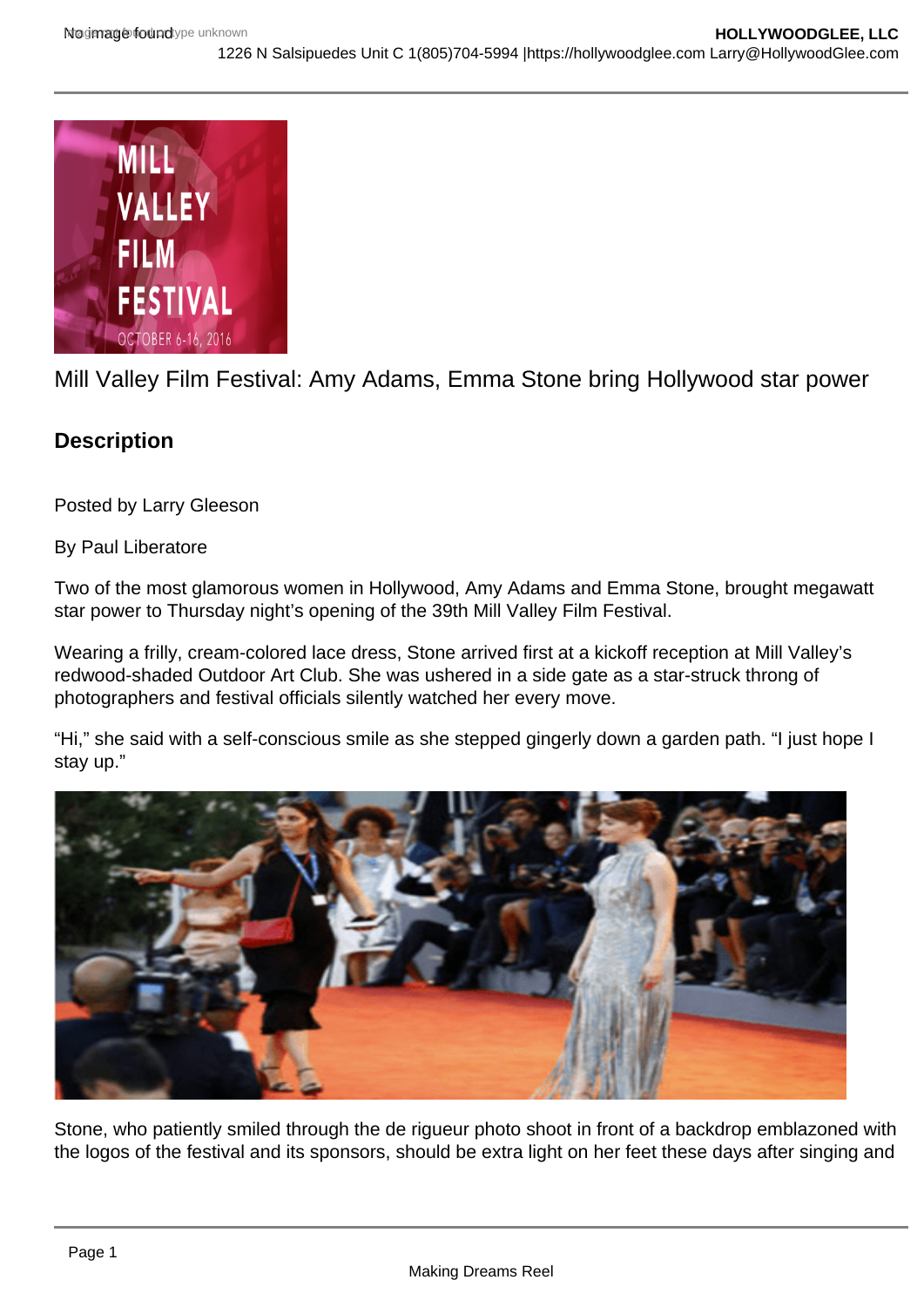dancing with co-star Ryan Gosling in one of the opening night movies, "La La Land." Known for her large expressive eyes, she won the best actress award when the romantic musical opened the Venice Film Festival.

This was her first appearance in Mill Valley.

"And what a first time it is," she exclaimed at a pre-show press conference. "But I've been in Northern California before. I love it up here."

Minutes later Adams swept in, looking stunning in heels and a black sheath dress sparkling with sequins. She made the trip to Marin to promote the other opening night movie, "Arrival," in which she stars as a linguistics professor who tries to communicate with aliens who land on earth in what looks like a gigantic Easter egg.

At a press conference, she cracked the assembled reporters up with an imitation of Canadian director Denis Villeneuve.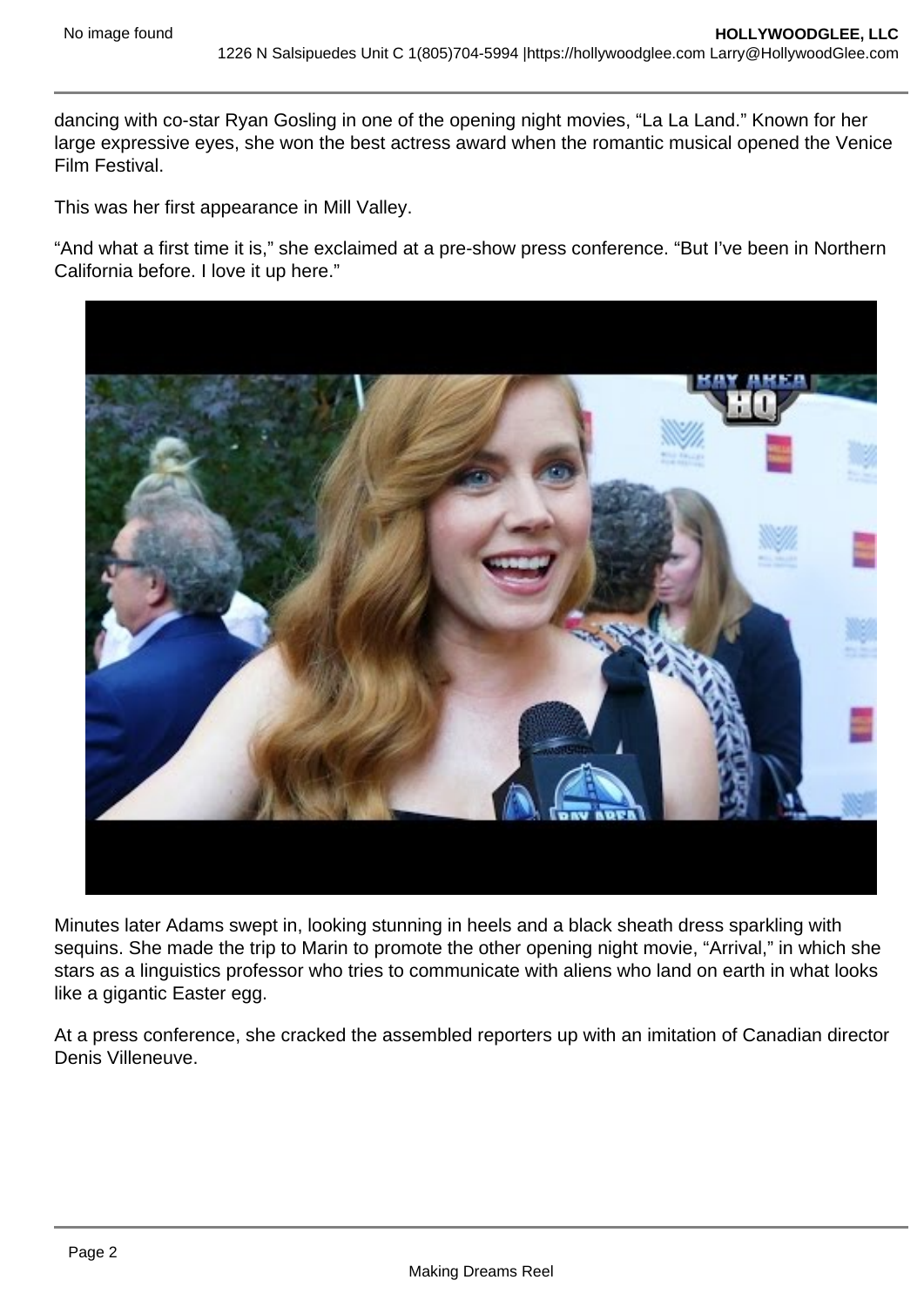"He does it much better than I do," she said, getting an even bigger laugh.

Marin music and film fans may be more interested in a movie she has in development about Janis Joplin, one of Marin's most famous departed rock icons. This week marked the 46th anniversary of Joplin's death of a drug overdose in a Los Angeles hotel room.

Asked how the project was going, Adams sighed and said, "Here's what I say about the Janis project: When Janis wants it to happen it will happen. I think she's still a powerful force here. Her spirit lives on."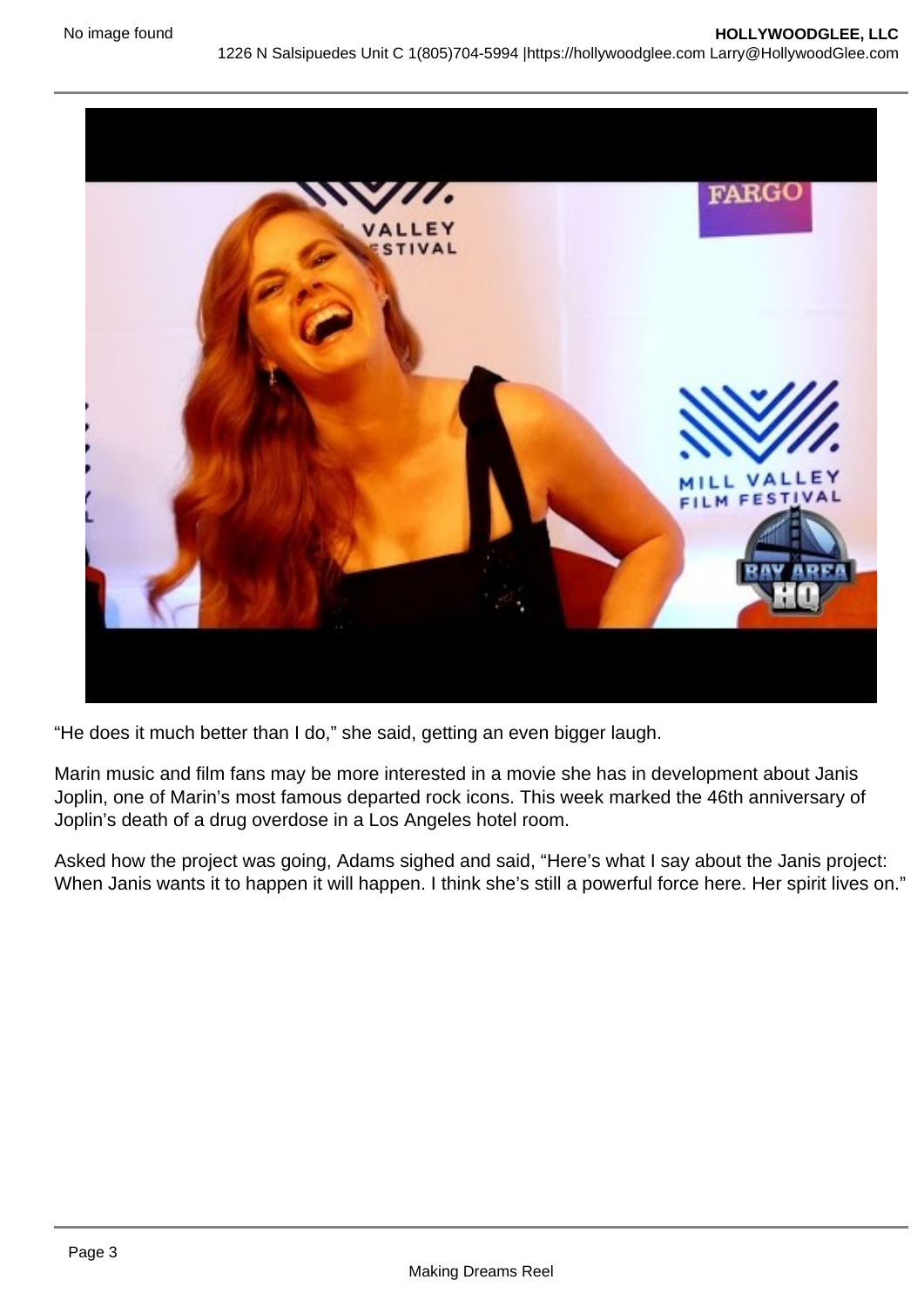While opening night normally showcases big-budget Hollywood movies, Mill Valley is known for its support of independent cinema, including movies by local filmmakers like "The Rendezvous," an actionadventure film based on a book by San Rafael's Tricia Hellman Gibbs, daughter of Hardly Strictly Bluegrass Festival founder Warren Hellman. The movie, Gibbs' first as a producer, follows Rachel, a Jewish-American doctor as she tries to solve the mysterious death of her treasure-hunting brother.

It screens at the festival on Saturday and again on Monday.

"This festival is ideal for me because it's right in my own backyard," Gibbs said at the reception as she scanned the crowd for director Amin Matalqa. "I can go to the bluegrass festival one weekend and the next one show my movie here, where all my friends can come. All the people I know are right here in Mill Valley."

Festival founder and executive director Mark Fishkin said this year's schedule strikes a balance between "fabulous, exciting, beautiful guests" in high-profile films with awards season buzz as well as movies that get lesser attention but deserve to be seen.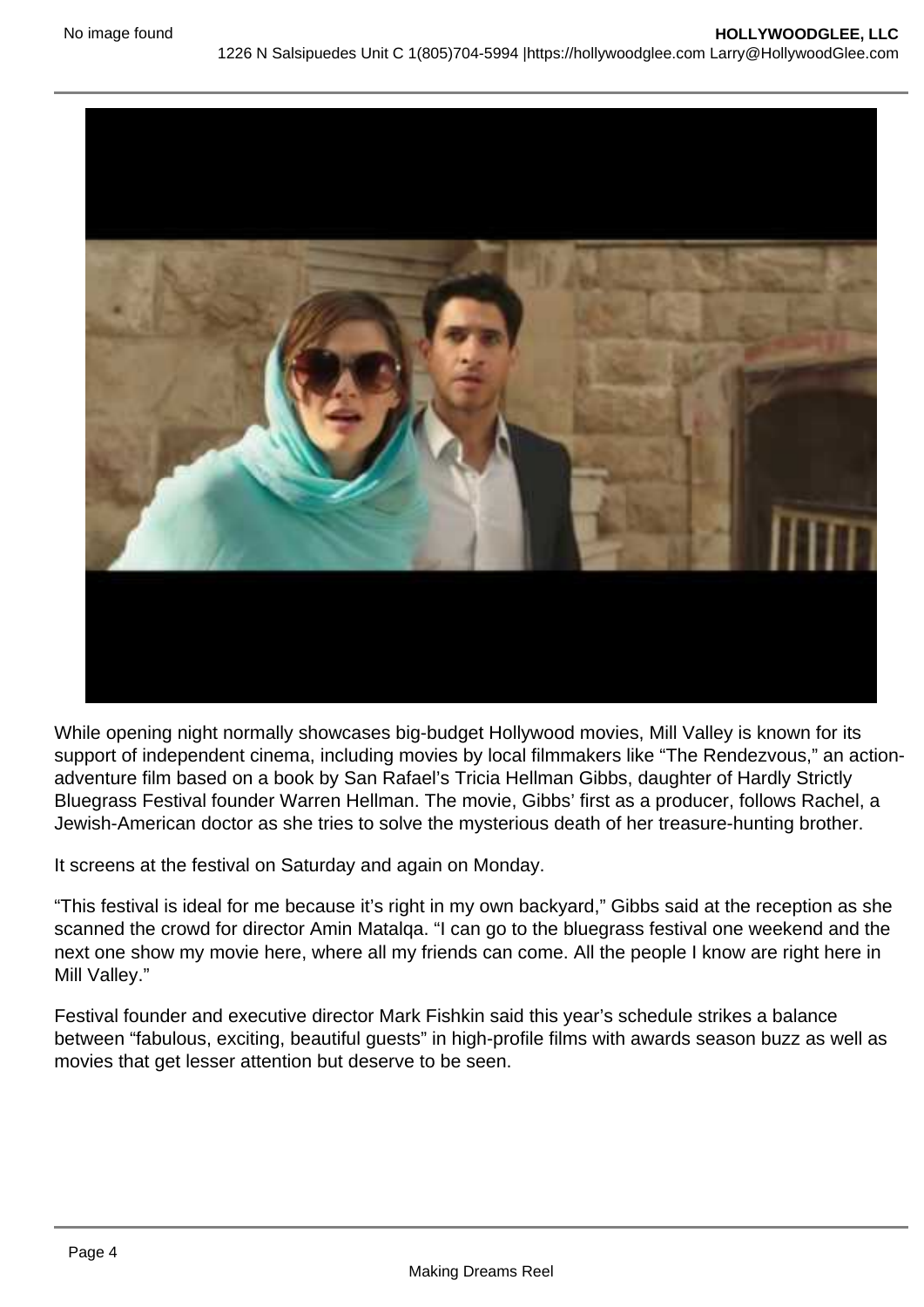"This year's program has substantial documentaries that have something to say and very rich international films from something like 40 countries," he said. "And we have some great local filmmakers. This year's festival is certainly in line with what we like to do."

[For film listing and ticketing click here!](http://tickets.cafilm.org/websales/pages/list.aspx?epguid=c6b17b06-9289-4456-9ea8-48c16255c85d)

The festival runs through Oct. 16.

(Source: <http://www.marinij.com>)

**Category** 

1. Mill Valley Film Festival

## Tags

- 1. 39th Mill Valey Film Festival
- 2. Amin Matalqa
- 3. Amy Adams
- 4. Bay Area
- 5. Emma Stone
- 6. Film
- 7. Film Festival
- 8. Filmmaking
- 9. Marin
- 10. Mark Fishkin
- 11. Mill Valley Film Festival
- 12. Outdoor Art Club